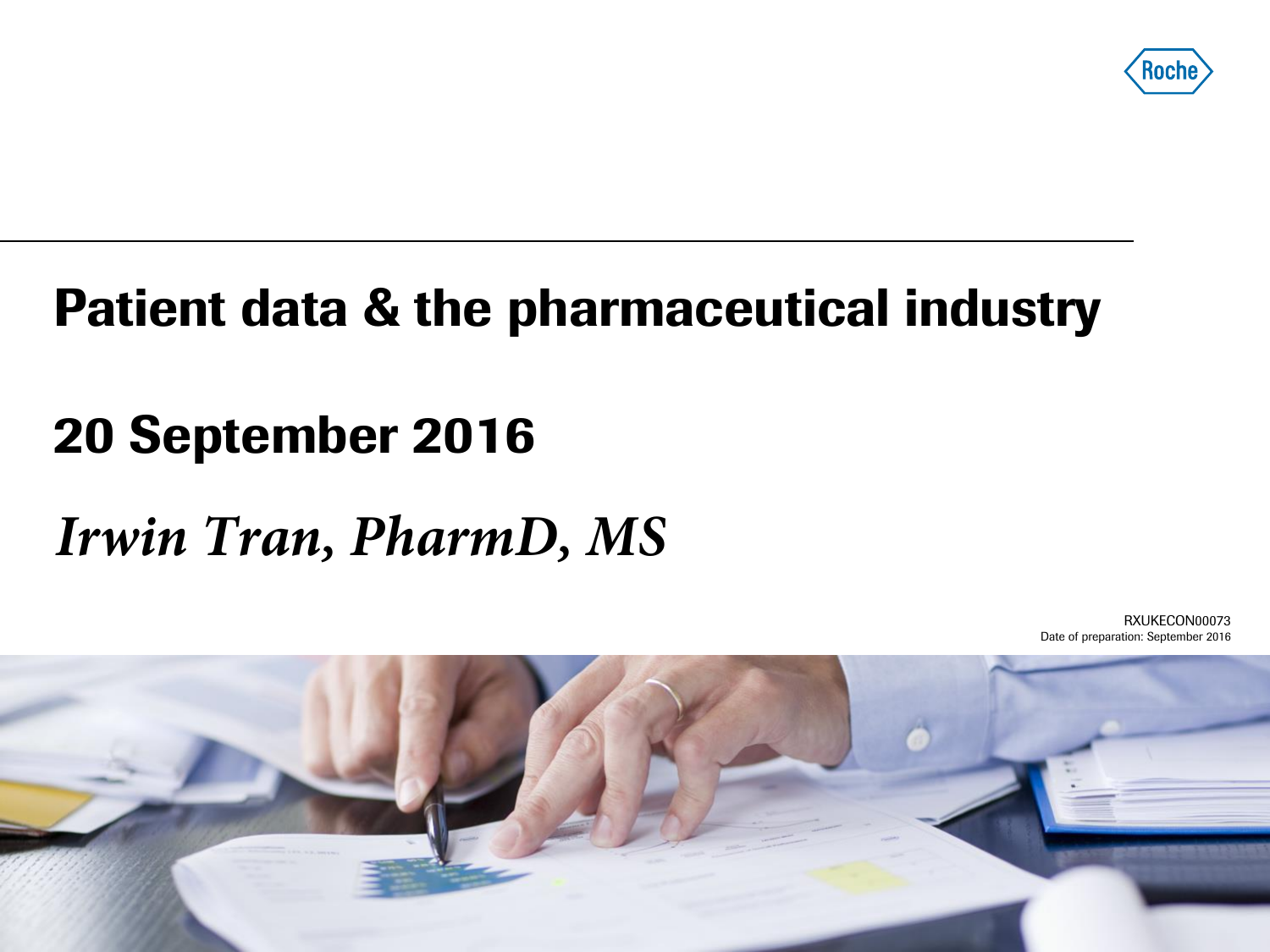#### **Disclosure**



• I am an employee of Roche Products Ltd.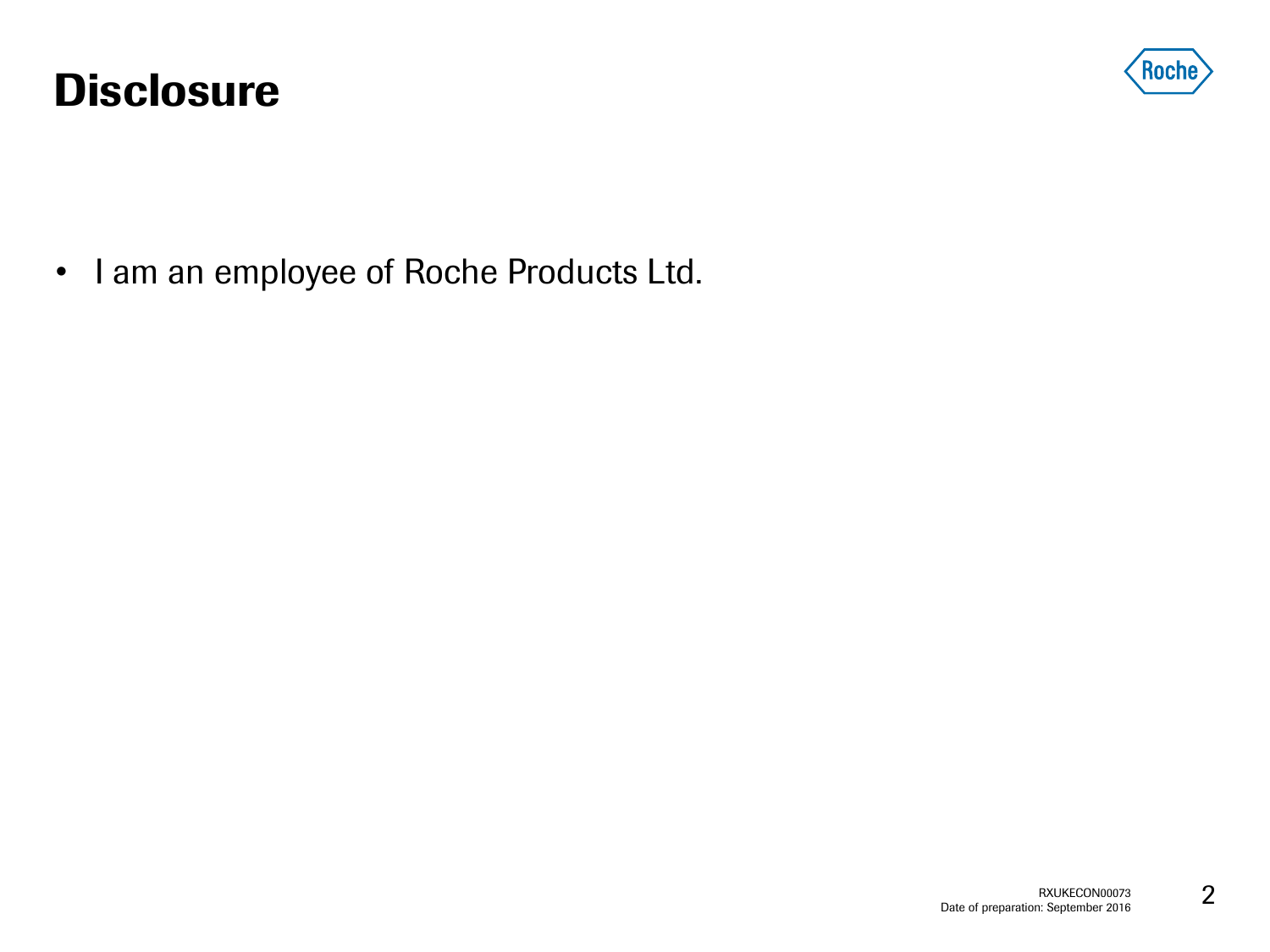

# **Session 3 – Patient data & the pharmaceutical industry**

- Can a pharmaceutical company use your data?
	- If so, what do they know about you & what happens to your data?
	- Do they make money from your data?
- How do pharmaceutical companies use your data for patient benefit?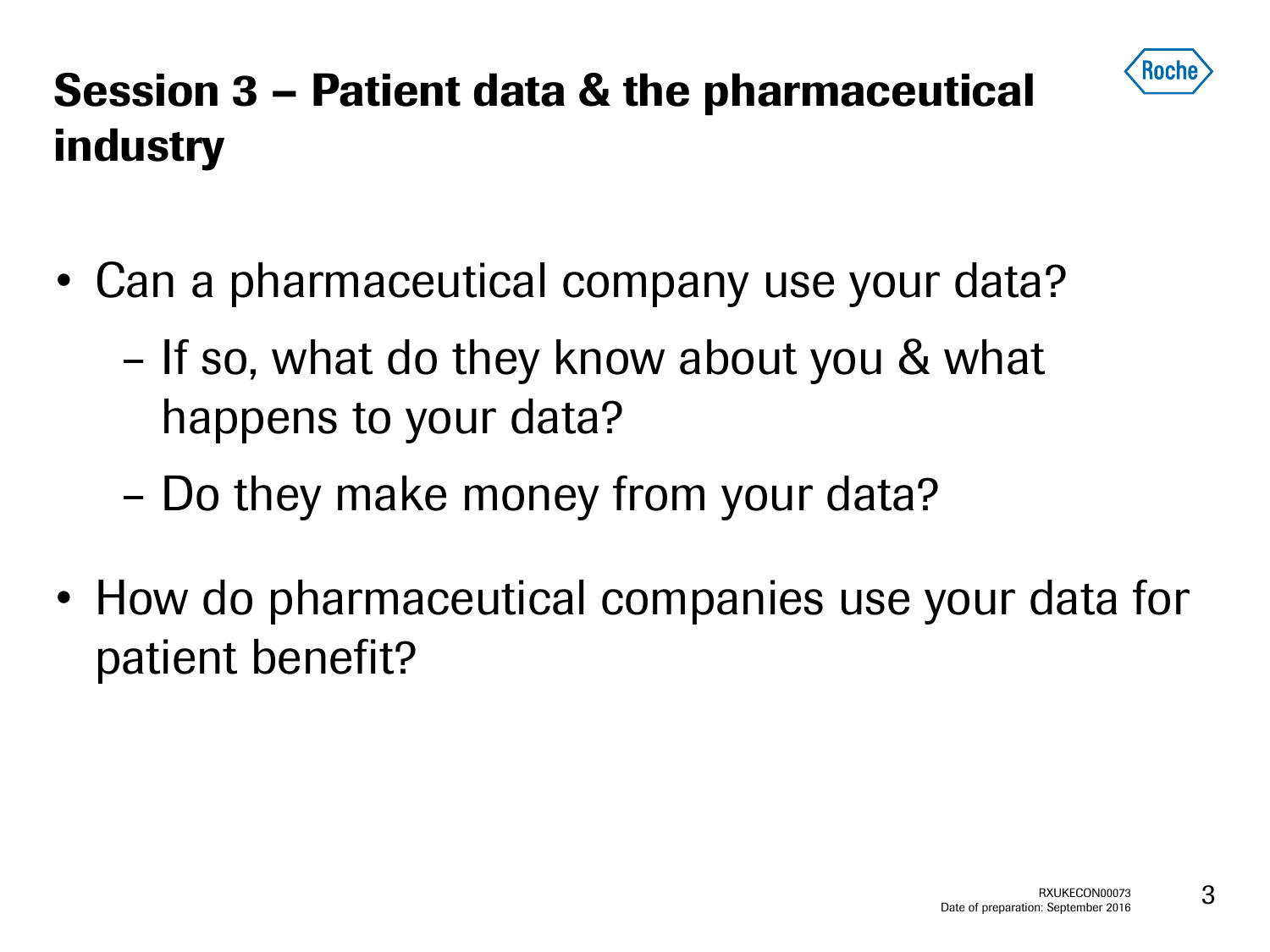

- Background on drug development
- What patient data do pharmaceutical companies have?
- Examples of what pharmaceutical companies do with patient data
- What would pharmaceutical companies like more from data?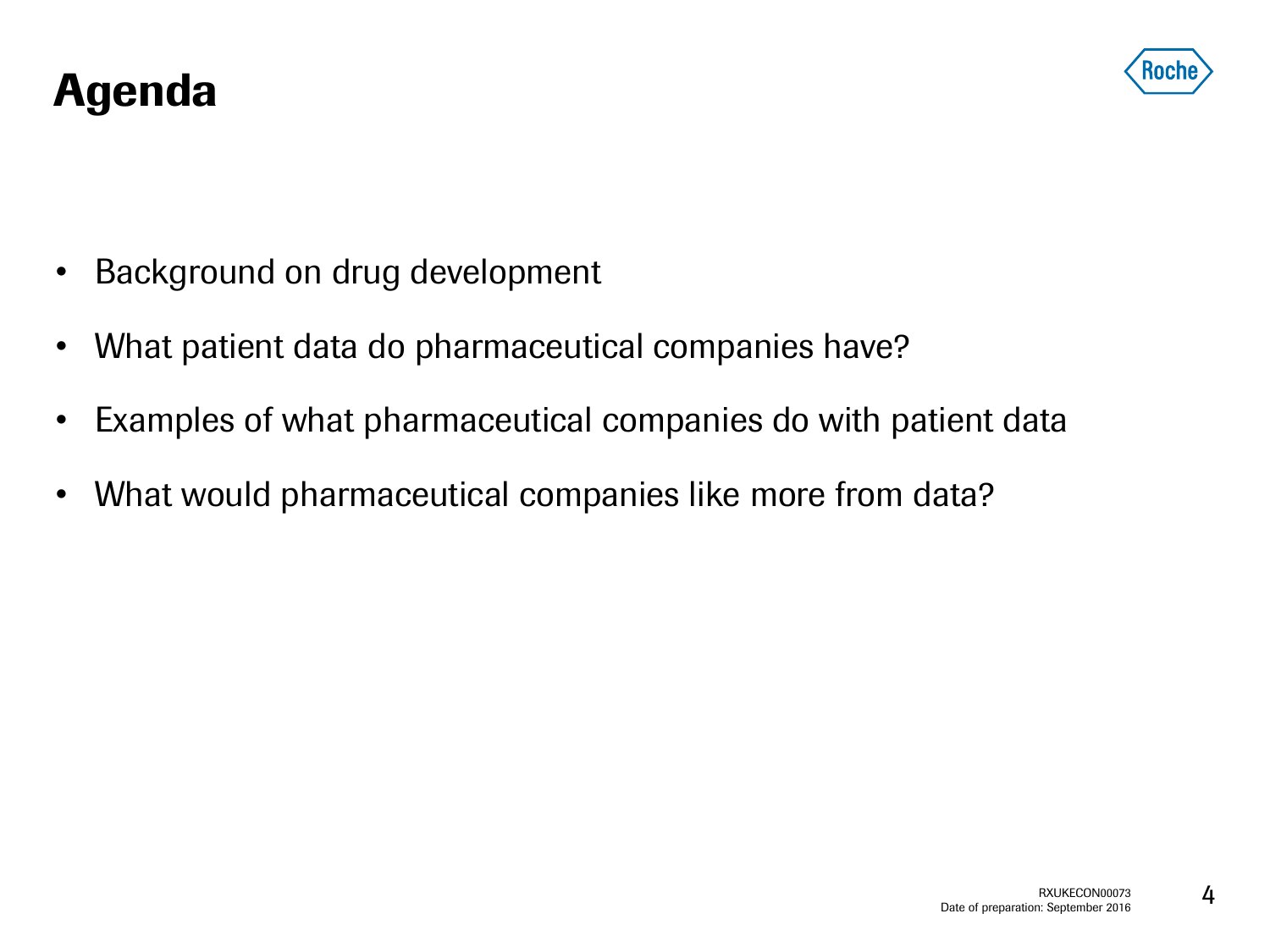

**Background:** *There are various obligations for pharmaceutical companies to fulfil in order to get new medicines to patients*

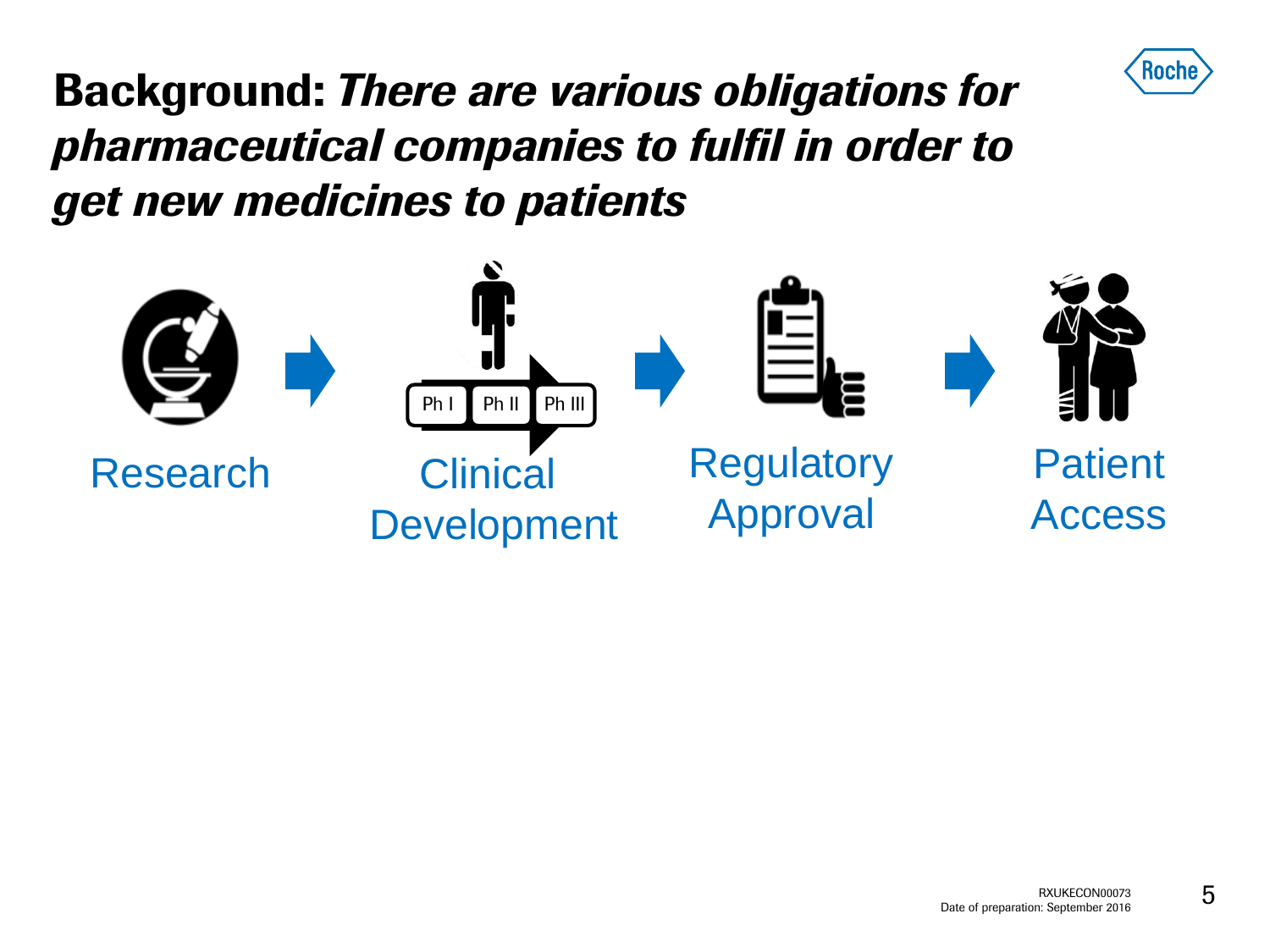

#### **Question for the audience**

- Imagine you are responsible for the entirety of the NHS budget:
	- *In addition to the price of medicine and clinical study data, what type of information would you want from a pharmaceutical company in order to decide if you should fund their new drug?*

6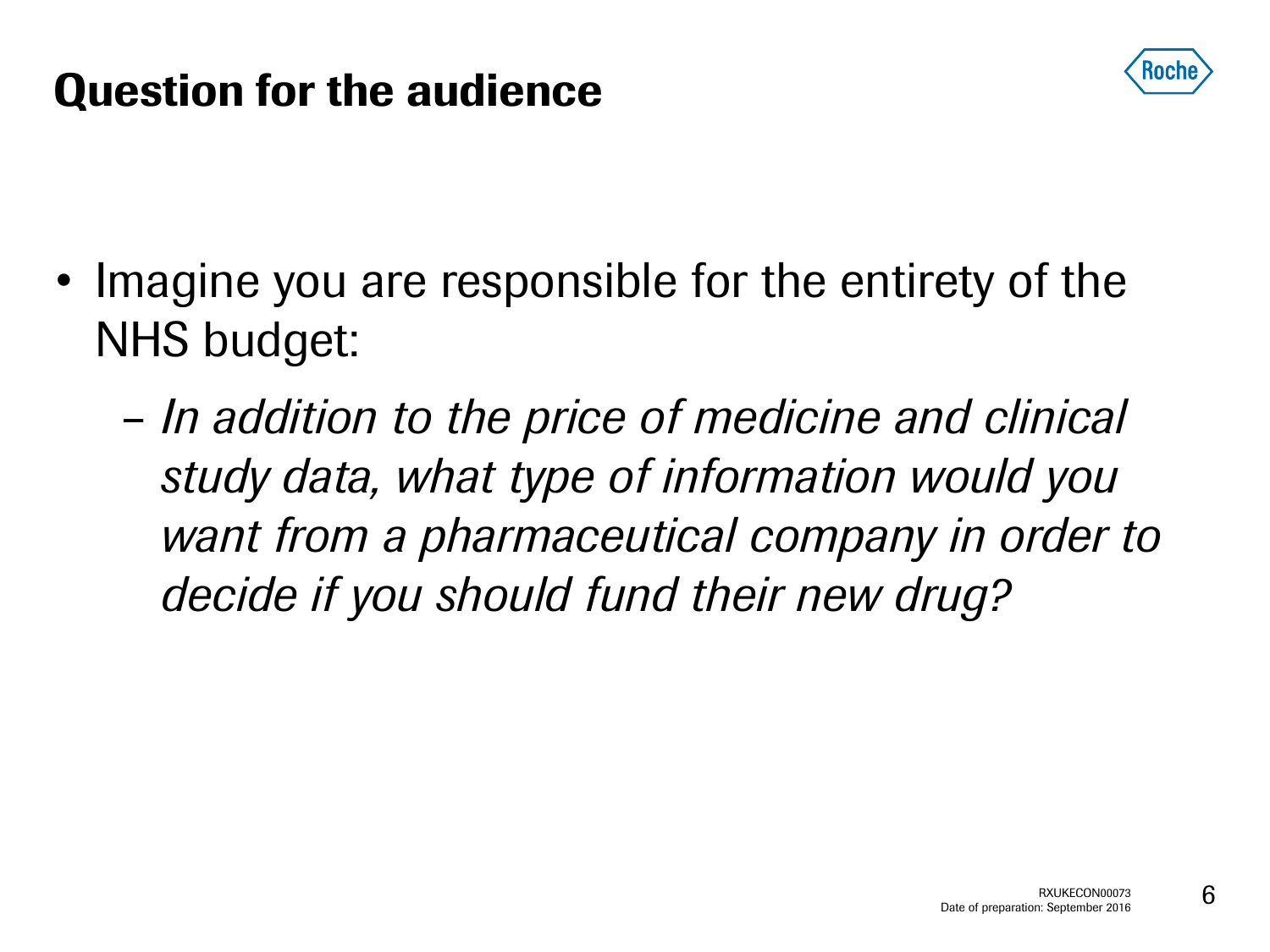## **What data do pharmaceutical companies have?**



#### Primary data

- Data collected by the researcher for a specific research question
- Examples: clinical trials, registries
- Consent obtained directly from subjects/patients

#### Secondary data



- Data originally collected for specific reason but analysed for another purpose
- Examples: medical records, hospital administration data
- Data licensed from data controllers and follows Data Protection Act

7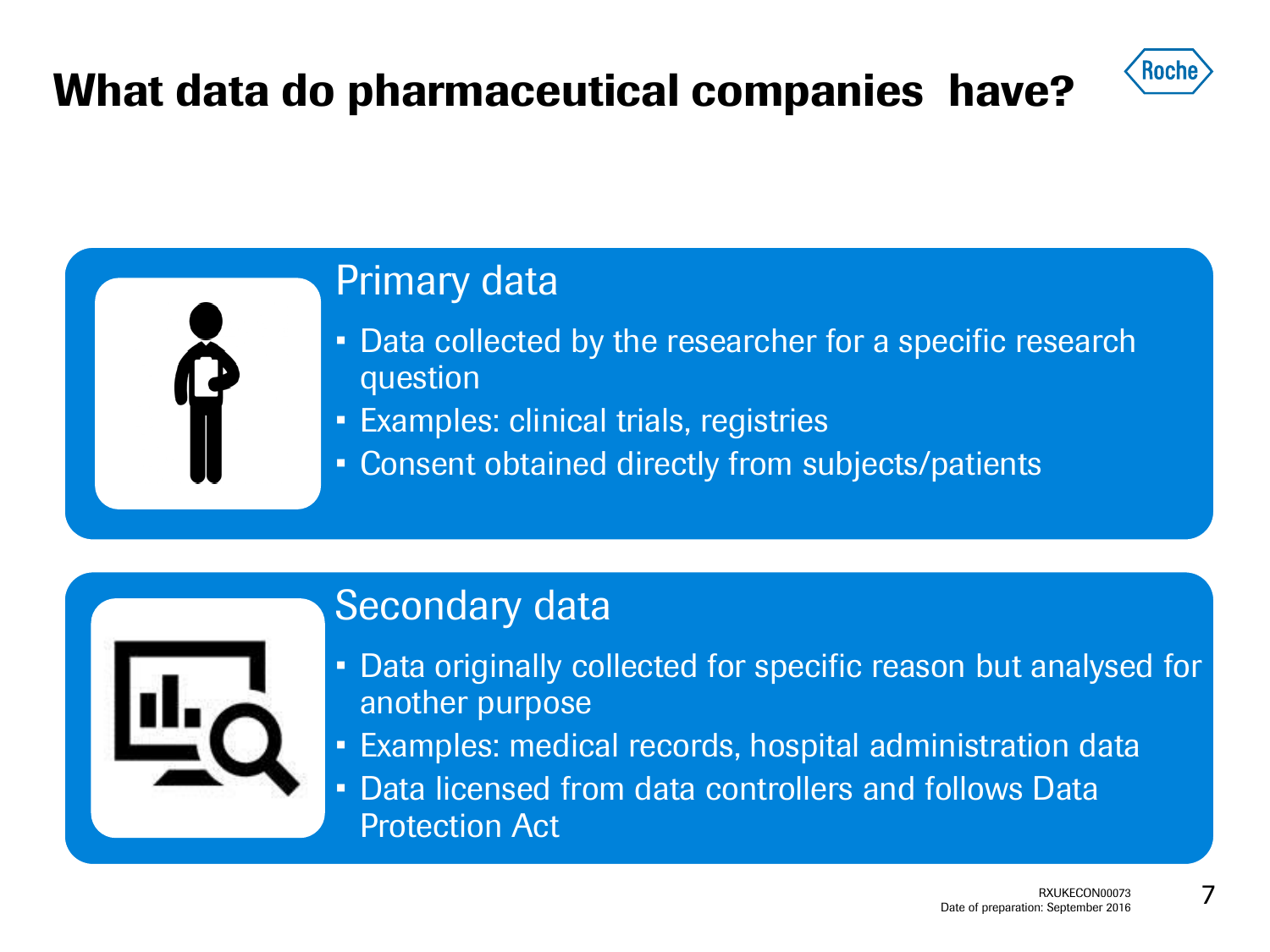

### **Question for the audience**

• What are your concerns for pharmaceutical companies having patient data?

or

• In what instances would you would want pharmaceutical companies to have your data?

8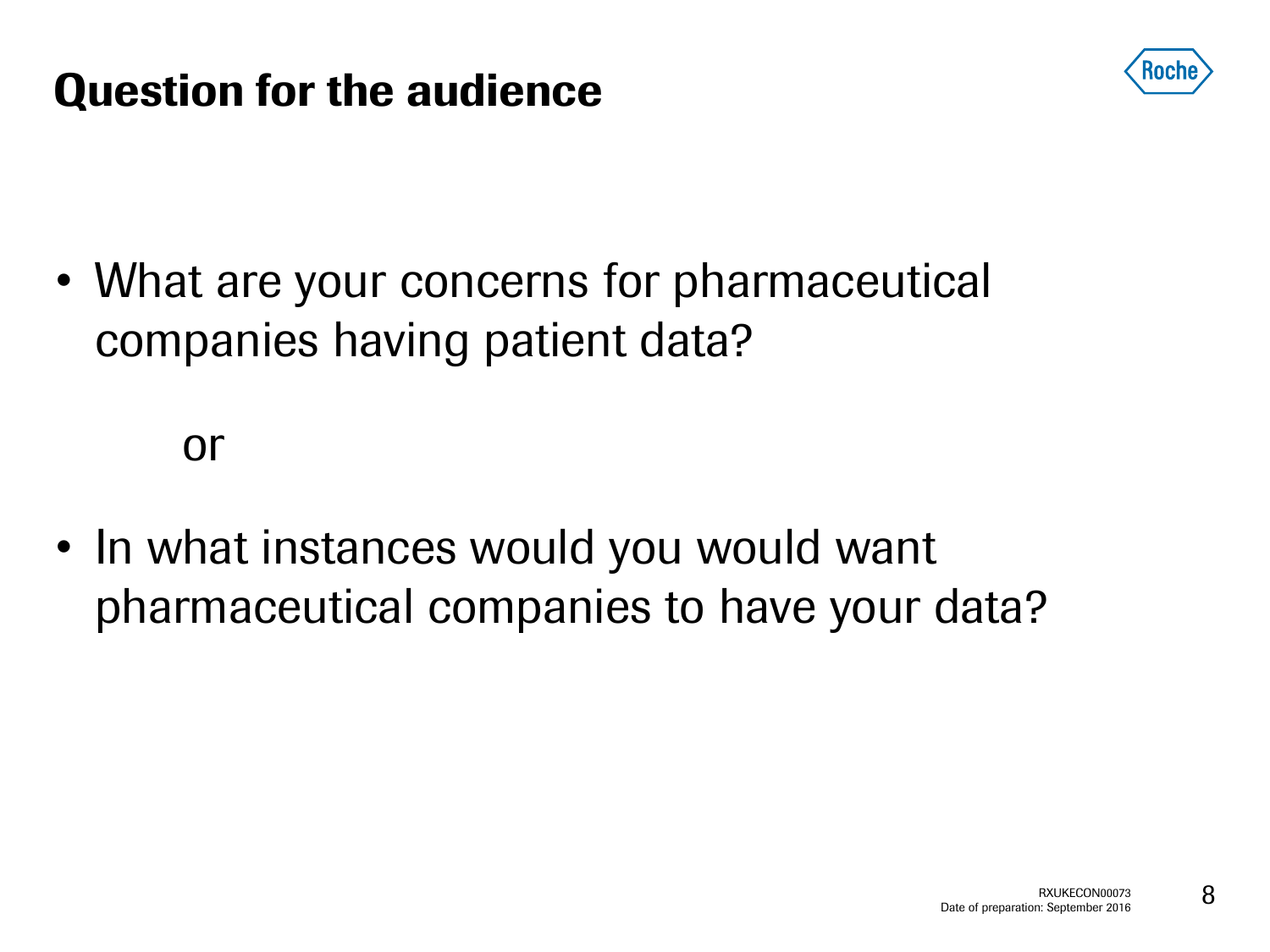

## **Examples of what pharmaceutical companies do with patient data**